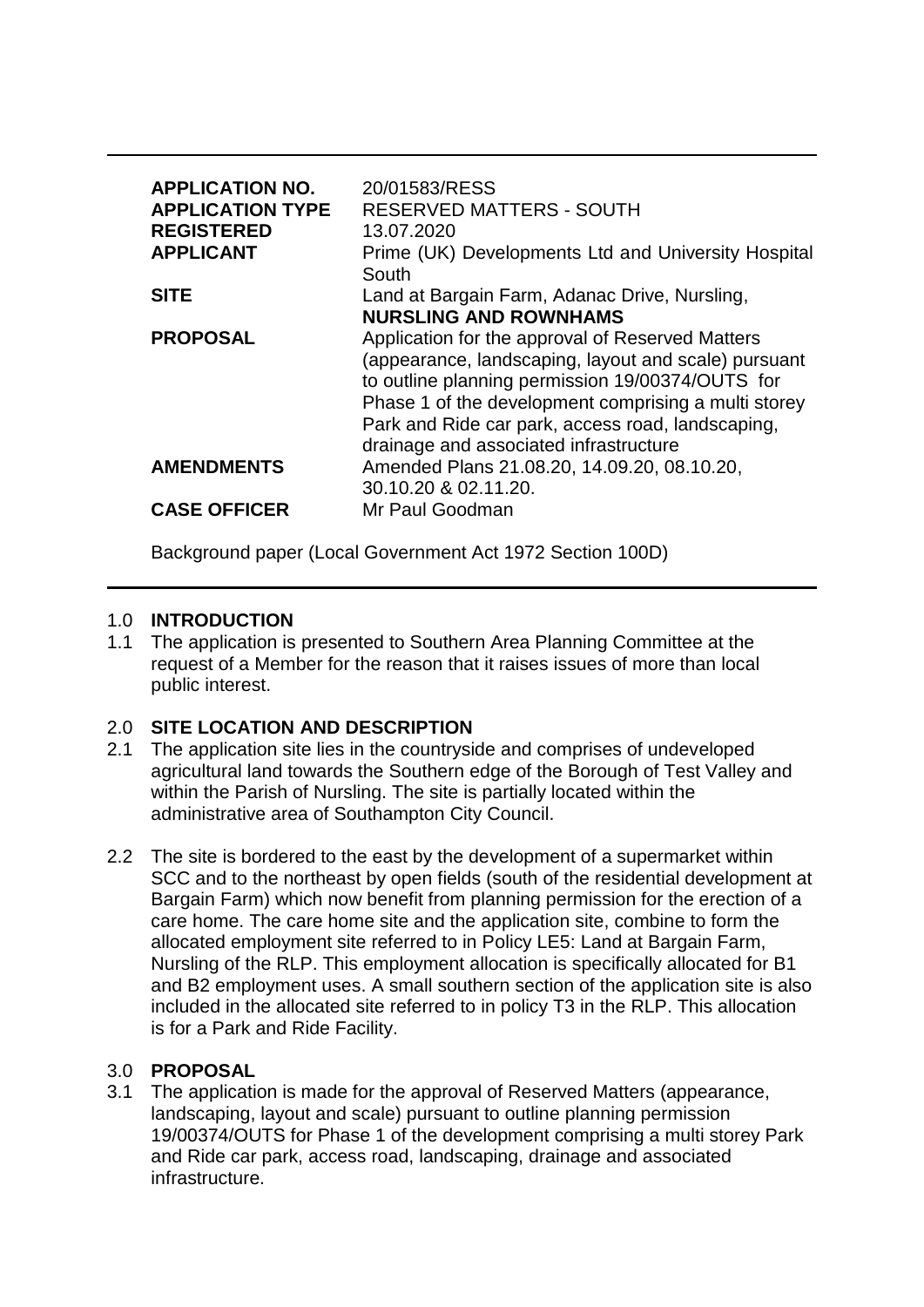#### 4.0 **HISTORY**

- 4.1 19/00374/OUTS Development of a park and ride car park (maximum 1,000 spaces) with associated infrastructure (sui generis). Development of Health Campus (maximum 12,000 sq m GIA) comprising B1 (business) and B2 (general industrial) uses; hospital, nursing home and residential education and training centre uses (C2); clinic, health centre, consulting room, day centre and non-residential education and training centre uses (D1); up to 500 sq m GIA of retail and restaurant and cafe (A1 and A3) uses; storage and distribution (B8) uses where directly related to the health and medical sectors. Access, landscaping, car parking and associated works. Outline (all matters reserved save for primary means of vehicular access). Outline Permission 09.07.2020.
- 4.2 18/01484/FULLS Creation of a new access from Frogmore Lane and access spur road into Bargain Farm. Refused 07.08.2018. Appeal Allowed 06.08.2019.
- 4.3 17/01600/FULLS Creation of a new access from Frogmore Lane and access spur road into Bargain Farm. Refused 19.02.2018. Appeal Allowed 10.07.2019.

# 5.0 **CONSULTATIONS**

## 5.1 **Planning & Building (Landscape) –** Comment (original submission);

- The proposed landscape masterplan shows for a narrow, approximately 5m wide strip of native shrub planting with heavy standard trees to the south, up to the existing hedge which will be retained.
- Bargain Farm was previously an area of open greenfield space; the construction here will remove this open character and it is important that planting is sufficient and robust enough to provide some mitigation. The majority of the existing hedge along Redbridge Lane is shown for removal and yet almost nothing is shown to replace this.
- It is recommended that the entire strip of land intended to be used for road widening purposes is planted up with a native shrub mix with extra heavy standards as shown for the other landscape strips. This will allow for some temporary mitigation of the visual impacts of the new buildings and is likely to have some impact from the initial day of planting with the effect growing with maturity. This area can be felled at a later date if the road widening proceeds, and if it does not, should mature into a wide and more effective landscape buffer
- The north of the car park building is almost exclusively hard paved, with three trees set into hard paving plus a central strip of planting in the bus hub. This northerly aspect of the building will be shaded and overshadowed by four storeys of building and does not present a welcoming or attractive place for people to wait for the buses. If at all possible, the inclusion of more trees or shrubs, used in an imaginative matter could improve this space.
- Planting around the balancing pond and ditch is shown to be a wildflower meadow mix with small areas of wetland planting. This will not provide mitigation in terms of visual screening for any of the land uses in the area. It is recommended that these are planted with a wider selection of species in a more imaginative way; if the area is expected to flood then the species can be selected accordingly.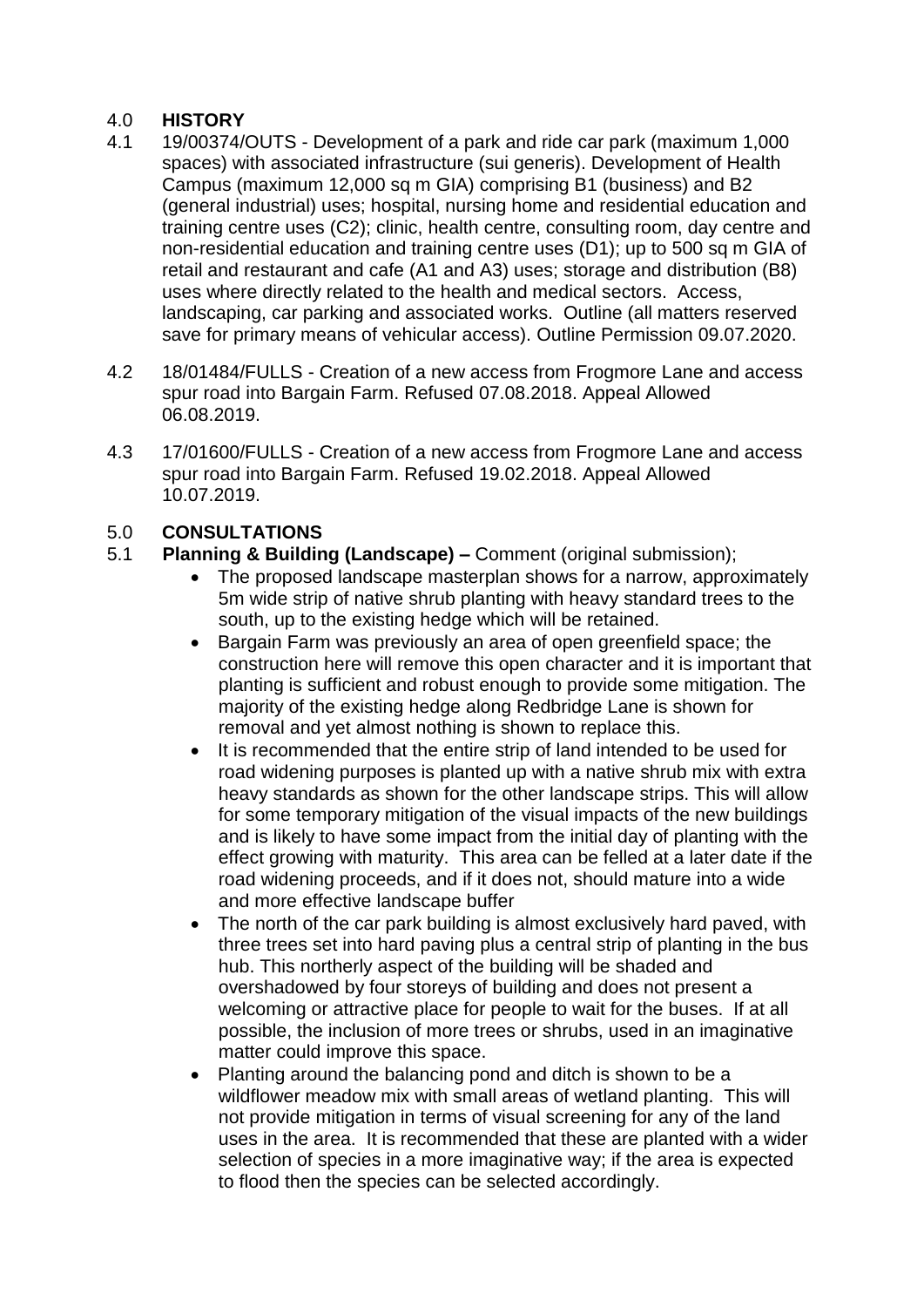# 5.2 **Planning & Building (Trees) –** Comment;

- The Arboricultural Officer has raised no objection to the works the subject of the reserved matters application but has raised a number of potential issues with the illustrative layout of the wider site.
- These concerns have been relayed to the applicants to inform any subsequent reserved matters applications.
- 5.3 **HCC Highways –** No objection.

## 5.4 **HCC Flood Authority –** Comment;

- The information submitted by the applicant has addressed most of our concerns regarding surface water management and local flood risk for phase 1. However, our response also requested ownership confirmation for the proposed outfall (existing ditch) and agreement in principle from the asset owner for the proposed discharge rate and connection.
- The information available on the planning website indicates that surface water runoff from the application site will be discharged to an existing highways ditch. Additionally, the drawings on the website indicate that the ditch outside of public highway will be offered for adoption, and that part of the existing ditch will be regraded.
- While this is acceptable in principle subject to Ordinary Watercourse Consent, we need to see evidence which demonstrate that the relevant highways authority has accepted the propose connection discharge rate and alterations.

# 6.0 **REPRESENTATIONS** Expired 30.10.2020

## 6.1 **Nursling & Rownhams PC –**

Original Submission - Objection;

• It was brought to our attention that the height of the multi-storey car park is beyond the agreed 15m. Although it was accepted that stairs, lift systems could go above this height there are still some walls and canopies that are above that limit.

Amended submission – Objection;

- The Park and Ride was originally promoted as a single level "Cars in a Park" with the open area containing trees to soften the harshness of the open car park area as required by Policy T3 "The park and ride should be designed to be visually attractive and be internally landscaped to soften its appearance". The proposed multi-storey falls well short of that vision.
- In addition, Policy T3 requires a minimum of 20m landscaping along Brownhill Way and a minimum of 5m landscaping along Adanac Drive. This application will reduce the 20m down to 5m if the Brownhill Way widening goes ahead. More importantly it will not be in any way hidden from view. It will tower over the properties on the other side of Brownhill Way and be clearly visible from all the area around.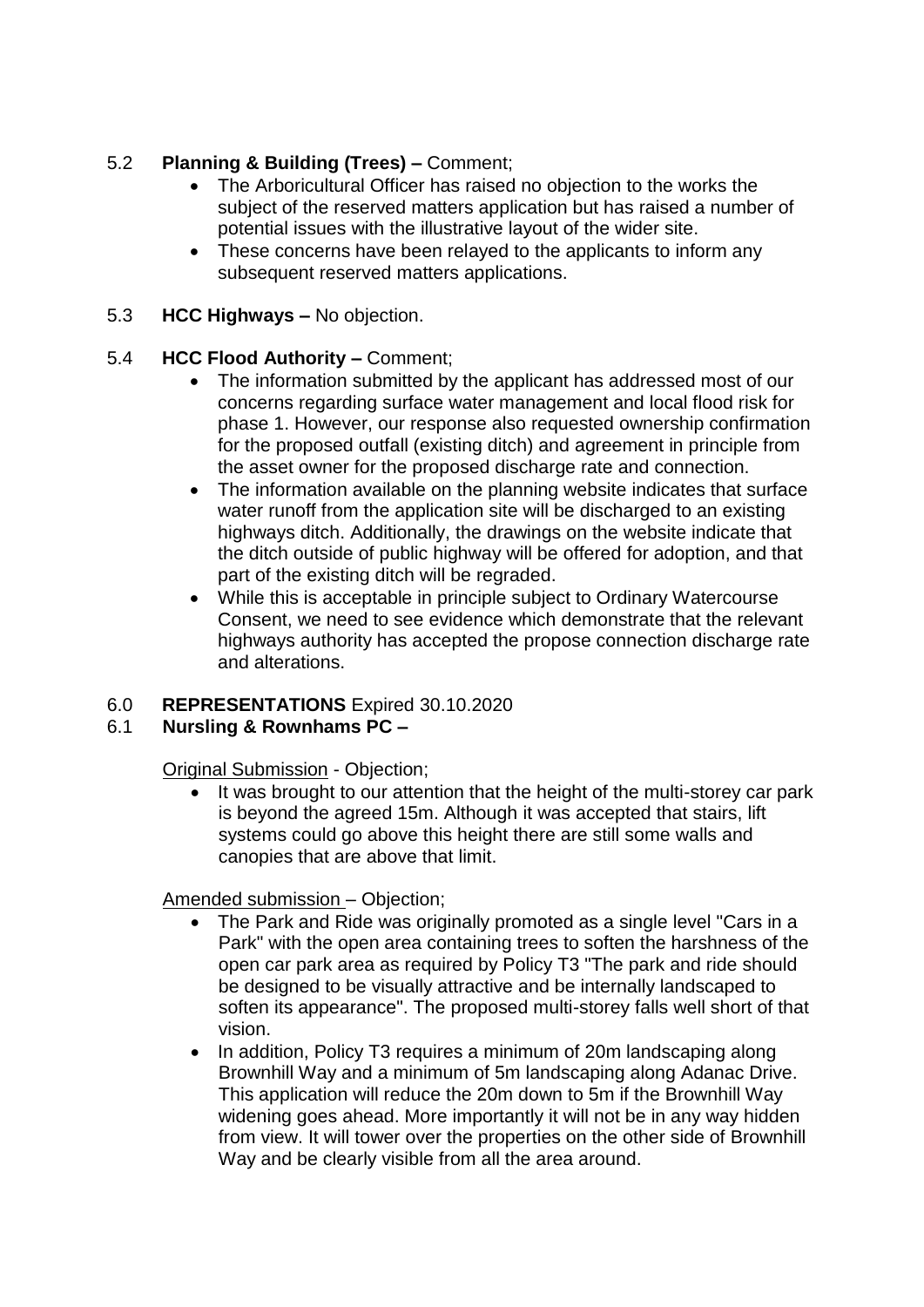- The design requires much more vertical landscaping to hide an object of this size so close to the road. A better solution is to change the design to move it further away from Brownhill Way and to use vertical landscaping such as that used on the Millbrook Roundabout, which does not have to be attached to the building.
- The Adanac Drive landscaping falls well short of that required. In particular the area next to the Adanac Drive roundabout has been specifically excluded so will have no landscaping covered in this application. The minimum under Policy T3 is 5m. As it stands, motorists driving round the roundabout will be able to look across to the multistory car park and the bus station without interruption. The area next to the roundabout needs to be included in this application.
- By the admission of the applicant's agent, the height exceeds that set in the conditions at 15m specified in the outline approval 19/00374/OUTS. The height should be reduced. Ideally there should be one or two less floors to reduce overlooking and reduce the visual impact. Visual impact being a key policy within T3.
- Policy T3 requires: "a detailed transport assessment has been completed having taken account of the Strategic and Local Highway Network" This is not shown in the documents related to this application, so cannot be validated.
- Therefore this application fails to address policy T3 in many areas included within this policy.

# 7.0 **POLICY**

- 7.1 **National Planning Policy Framework 2019** National Planning Policy Framework.
- 7.2 **Test Valley Borough Local Plan 2016** COM2 (Settlement Hierarchy), E1 (High Quality Development in the Borough), E2 (Protect, Conserve and Enhance the Landscape Character of the Borough), E5 (Biodiversity), E9 (Heritage), LHW4 (Amenity), T1 (Managing Movement), T2 (Parking Standard), T3 (Park and Ride at Bargain Farm, Nursling), LE5 (Land at Bargain Farm).

## 8.0 **PLANNING CONSIDERATIONS**

The main planning considerations are whether the details proposed for approval are acceptable and in accordance with both the terms of the outline planning permission and the policies of the development plan.

## 8.1 **Principle of Development**

The principle of development was established by the decision on the outline application (19/00374/OUTS). The outline permission also extended to the details of access to the site. As a result consideration is limited to the reserved matters of layout, scale, and appearance and landscaping.

## 8.2 **Consideration of the reserved matters**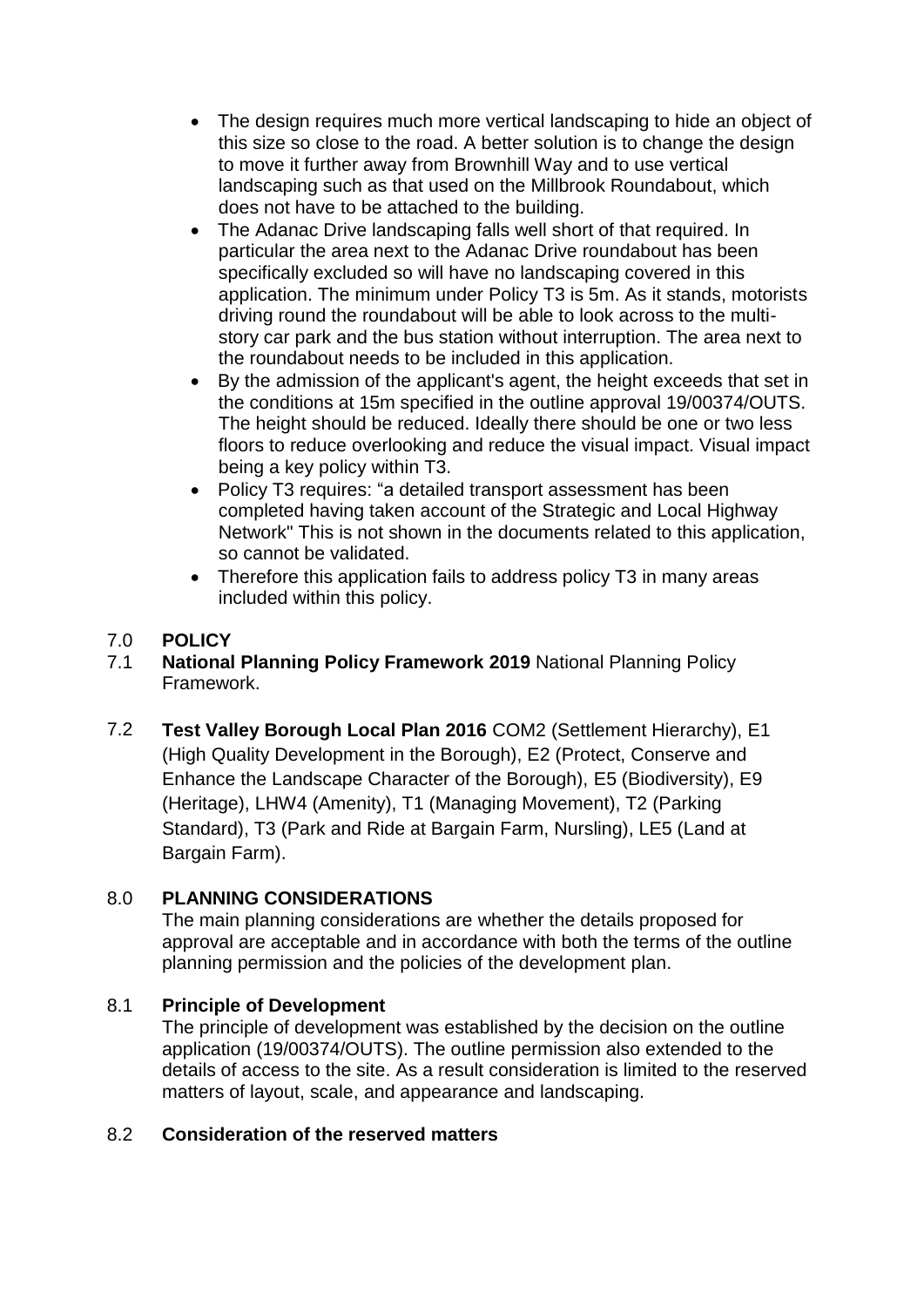#### 8.3 **Layout**

Policy LE5 does not contain specific requirements in relation to the design characteristics of the site. The permitted outline application was made with all matters, other than access, reserved. The TVBRLP identifies the site for employment and so some degree of change in the character of the site must be anticipated and acceptable.

8.4 An illustrative site layout was provided at the outline planning stage to demonstrate that the quantum of development permitted could be achieved in a suitable layout. The submitted reserved matters details the layout of a first phase of development comprised of the park & Ride facility and main spine road between the previously permitted accesses. The park & ride facility is comprised of a single building within the outline area and straddling the border with the SCC administrative area. This layout broadly replicates that illustrated in the outline application with the details of the access having been permitted at that stage. The relative position of the building next to the development under construction to the east, and permitted development to the north, and natural features on site is considered acceptable and would not compromise the remainder of the development provided for by the outline permission.

#### 8.5 **Scale and Appearance**

The scale of the park & ride facility was an area of substantial debate at Southern Area Planning Committee when considering the outline application. Whilst the reserved matter was not approved at that stage Condition 22 of the outline permission required;

"The scale of the park and ride facility shall be provided in substantial accordance with plans ADAN-ONE-ZZ-XX-DR-A-0012 (P06). The park and ride facility shall be limited to a maximum of five floors of parking provided by a ground floor and no more than four upper storeys above, and in any case no higher than 15m when measured from adjacent ground level (excluding any lift shaft and stair well)."

- 8.6 The detailed plans submitted provide for parking in accordance with the number of floors specified in the condition. The building is also (when assessed on the cross –section drawings) set at 15m high when measured from ground level to the top of the parapet surrounding the top floor of the car deck. The original submission proposed a central canopy area, with PV panels, on the top floor of the building. Whilst it is unlikely that the canopy area would have been visible from public vantage points this element did not comply with Condition 22 has been removed from the scheme.
- 8.7 As was considered at the outline stage the 2014 permission for industrial uses included a parameter plan which envisaged building(s) of 1-4 storeys to a maximum height of 18.7m creating a landmark entrance to Adanac Park. A reserved matters application was not received and therefore no detailed designs were approved.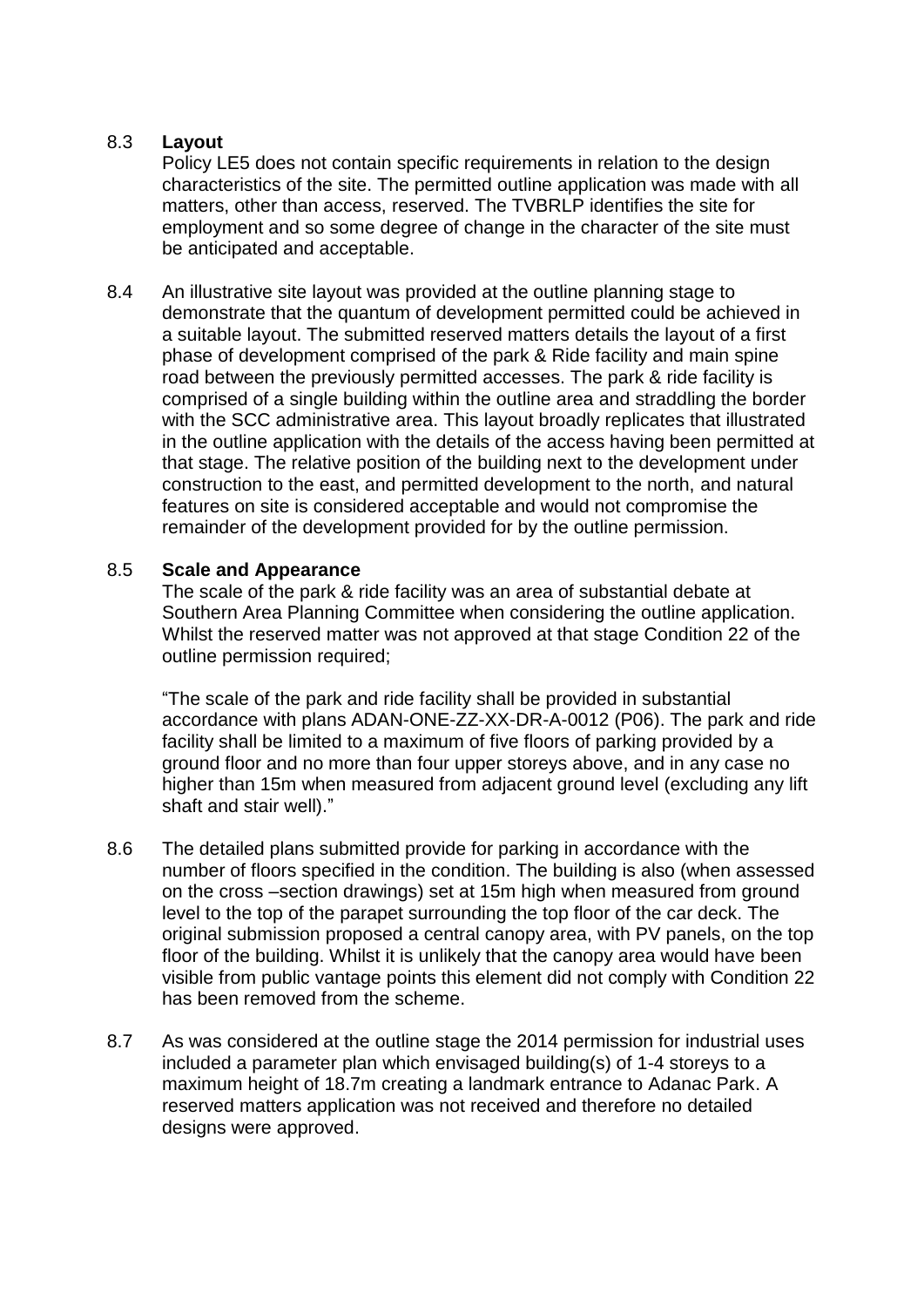8.8 The Parish Council comments suggest that the proposed development would be out of proportion with the surrounding development with specific reference to the eastern side of Brownhill Way. Whilst the eastern side of Brownhill Way directly adjacent the site is characterised by residential properties they are comprised of flats over four stories. In addition the table below shows the overall heights of some of the surrounding development within the borough. In addition there are some further significant buildings (Leisure Centre, Lidl supermarket, and four storey residential development on Brownhill Way) within the SCC for which accurate heights are not available.

| <b>Site</b>              | Height (m)                       |
|--------------------------|----------------------------------|
| Lidl distribution centre | 18.33                            |
| Land north of OS         | 11.8                             |
| <b>Public House</b>      | 9.5                              |
| <b>Bargain Close</b>     | 9.3                              |
| 14/00147/OUTS parameters | $4.9 - 18.7$                     |
| <b>Ordnance Survey</b>   | 14.9 (roof) & 19.8 (light tower) |

- 8.9 The design of the park and ride facility has been developed in conjunction with SCC as the south and eastern elevations are situated within Southampton. In broad terms the development has a relatively consistent character to the west, south and east elevations which face the adjacent highway and neighbouring development. The character of the northern elevation is somewhat different to reflect the entrance to the carpark and more pedestrian scale of the northern elevation which is adjacent the bus stop and access to cycle storage.
- 8.10 The building is predominantly enclosed with a weaved mesh cladding system which is considered to provide for a more visually interesting finish than a solid system and has allowed for more flexibility in its application. The original submission proposed a flat surface in a variety of colours which would generally become lighter at the higher stories. However the design has evolved to include and alternating concave/convex arrangement of the mesh to create more textured and dynamic appearance. The colour has been amended to a predominantly greyscale finish but retains the lighter colouring at the higher levels.
- 8.11 The proposed building, whilst still a substantial size, is commensurate with the development in the locality. Whilst the footprint and overall shape of the car park is somewhat dictated by its function the design remains to be of a high quality for this type of development with the mesh materials utilized to break up the massing and adding interest to the buildings as a whole. The design of the building, in combination with the proposed landscape works considered in detail below are considered to compliment the adjacent development and ensure a high quality finish to the site and an appropriate relationship to the existing and permitted schemes. The appearance and scale of the development is therefore considered to comply with Policy E1 of the adopted Local Plan.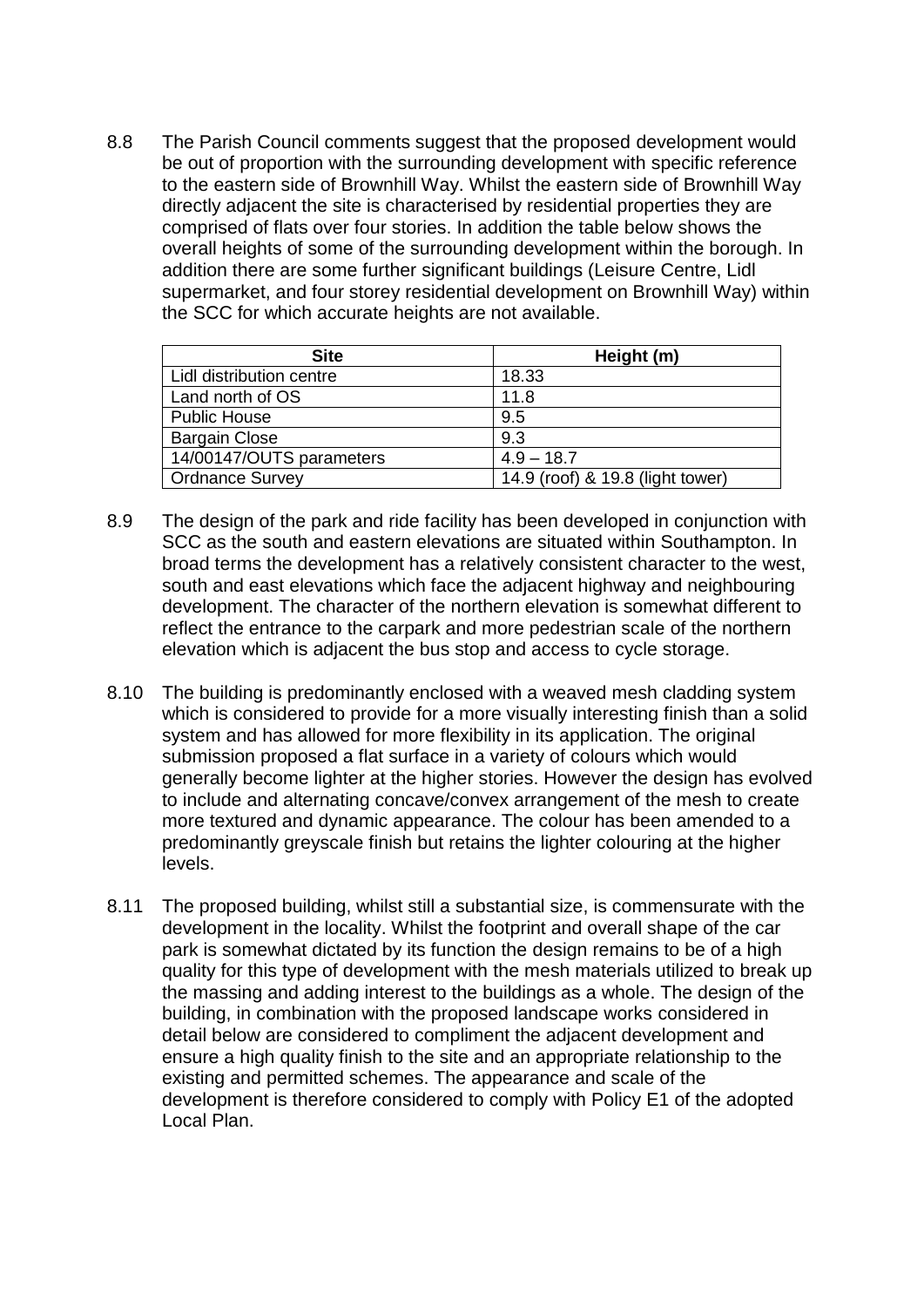#### 8.12 **Landscape**

Consideration of landscape impact, in particular landscape buffers to adjacent highways formed a significant part of the consideration of the outline application. The policy requirements with regard to landscape buffers have been significantly complicated by the extant permissions and the inclusion of land within the SCC boundary. Policy LE5 requires the provision of a 5m landscape buffer along Frogmore Lane, Adanac Drive and Yew Tree Lane. As the original LE5 allocation was to the north of the site no requirement is made in reference to Brownhill Way. In addition, as a result of the residential and pub permissions and the re-orientation of the site, the proposals are now physically separated from Frogmore Lane and Yew Tree Lane. The illustrative plan has shown the required buffers at the boundary of the application site adjacent the existing/proposed development which was considered to be the correct approach and is replicated in the reserved matters application.

- 8.13 Policy T3 in relation to the park and ride sought provision of 20m landscaping along Brownhill Way and 5m landscaping along Adanac Drive. The extent of the local plan allocation did not include the area of the site adjacent Brownhill Way within SCC which contains the proposed park and ride facility. The outline application also secured and area to the south of the site for an additional lane for the carriageway in the future.
- 8.14 In order to resolve the issues relating to the planning history, potential road widening and cross boundary development the outline permission was subject to a condition (14) that required;

"Landscape and highways improvement buffers zones shall be provided in substantial accordance with plans ADAN-ONE-ZZ-XX-DR-A-0012 (P06) and P0856-ADAN-ONE-XX-ZZ-SK-A-0014 (P01). A minimum of 15m landscape buffer adjacent Brownhill Way shall be provided beyond the area of land required for widening of the carriageway. A minimum of 5m of landscape buffer shall be provided adjacent Adanac Drive and the boundaries of the application site with adjoining sites"

8.15 The submitted plans show a buffer zone between the carpark and the edge of the application site of 20m at the nearest point. However including the adjacent highways verge building is separated from the footway of Brownhill Way by 25m. To the west of the carpark the buffer, which includes the protected tree and attenuation pond is 30m (35 including highway verge) at its widest point. The buffer adjacent the roundabout and Adanac Drive is a minimum of 5m width within the site but with deeper (approx. 25m) areas adjacent protected trees and new landscape either side of the access. There is also areas of highways verge outside the application site adjacent Adanac Drive which are not required for any future highways improvements. As a result the proposed buffer areas comply with the requirements of the outline permission.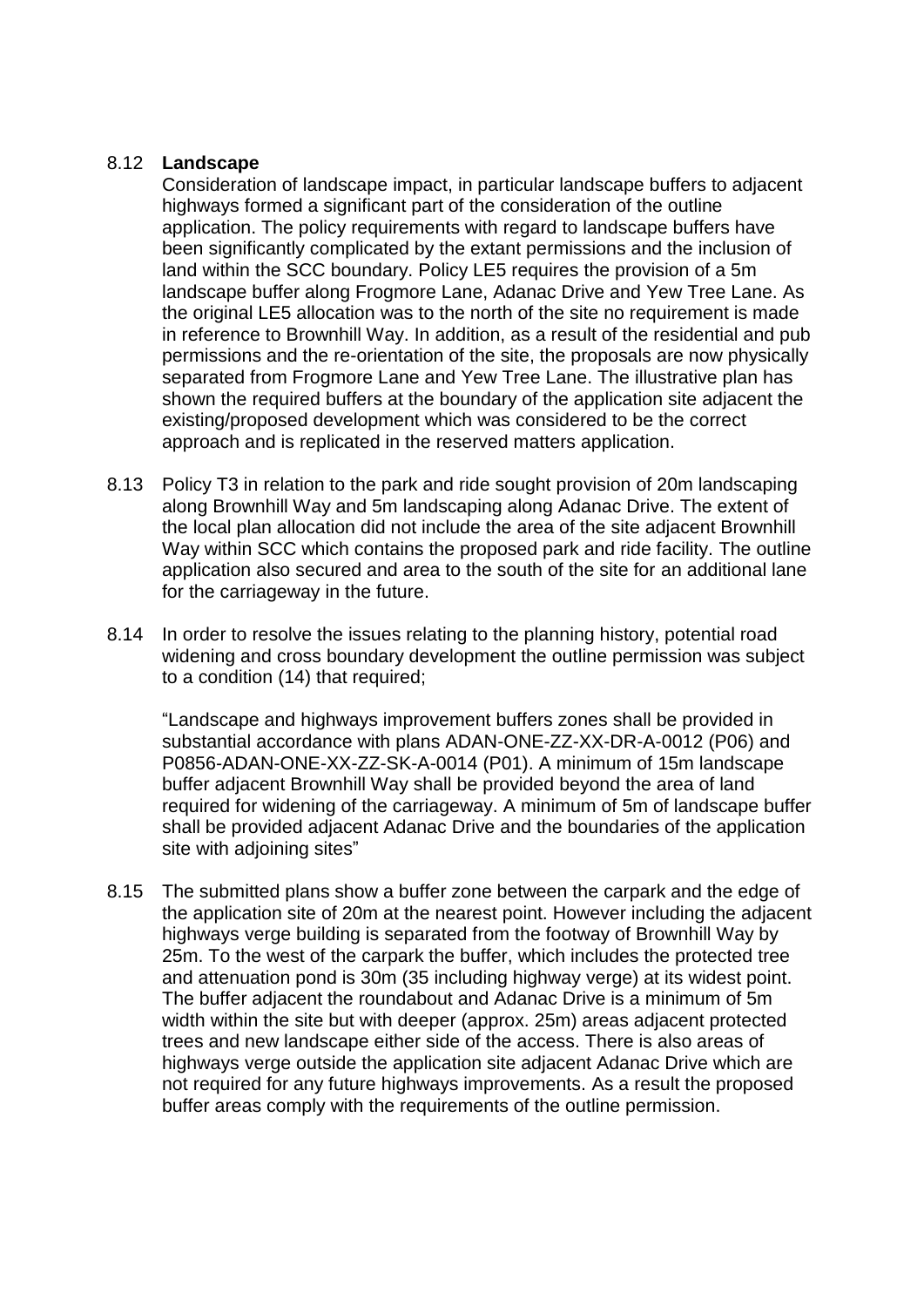8.16 With regard to the details of the landscape planting the Landscape Officer made a number of comments in response to the initial submission. These included recommendations of alternative tree species and the extension of the planting into the area potentially required for highways improvements. Whilst this area may be lost in the future it is considered a suitable approach to ensure it contributes to the landscape setting as long as possible. The Landscape Officers advice has been incorporated into the revised landscape masterplan and detailed planting plans which are considered to be acceptable. A condition has been applied to require development to be undertaken in accordance with the details.

#### 8.17 Arboriculture

The site is predominantly clear of tree cover but there are two existing mature Oak trees on the western and southern boundaries subject to a preservation order. In addition there is a large tree situated centrally which, whilst not subject to TPO, is significant and worthy of retention as shown in the submitted layout. The revised protection drawings are considered sufficient to demonstrate that adequate separation from existing significant trees could be provided so as to represent no arboricultural conflict with this phase of the reserved matters. However the Arboricultural Officer has highlighted some areas of potential conflict with the illustrative masterplan. The applicants have been advised of these concerns which will need to inform any future reserved matters submissions. As a result the outlined application is considered to have no detrimental impact on tree and complies with Policy E2.

8.18 On the basis of the submitted landscape schedule and planting around the building the development would complement the wider landscape, complies with the requirements of the outline permission and is therefore considered to be in accordance with Policy E2 of the TVBRLP.

## 8.19 **Residential Amenity**

Policy LHW4 of the RLP sets a number of criteria against which development proposals will be assessed in order to safeguard the amenity of existing and future residents, particularly in terms of overlooking, loss of privacy and any adverse impact in terms of loss of daylight/sunlight.

8.20 The application site benefits from a relatively isolated location in relation to neighbouring residential properties which are situated to the east on the other side of the woodland. The layout and design of the building would not result in any adverse impact on the amenities of neighbouring properties by virtue of overlooking, overshadowing or overbearing. In addition the cladding has been designed to reduce light spill form headlights. The details of the development are not considered to have any adverse impact on amenity by virtue of noise and comply with Policy LHW4.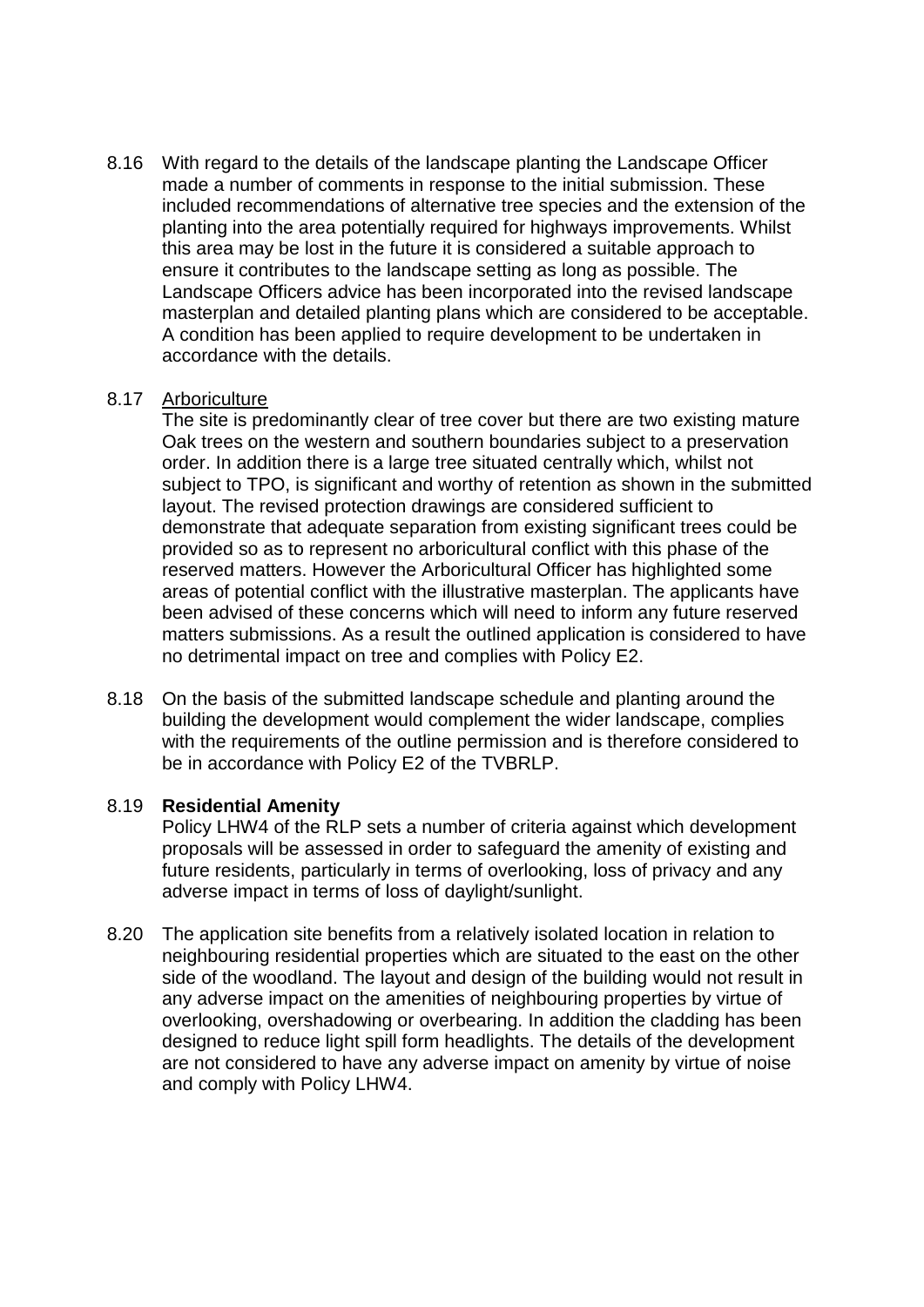#### 8.21 **Highways**

Policy LE5 requires that the development provides appropriate improvements to the transport network which were secured as part of the outline application alongside detailed permission for the accesses from Frogmore Lane and Adanac Drive. Details and restrictions on those matters are secured by the s106 agreement and outline conditions. Reserved matters consideration is limited to the function of the carpark to which the Highways Officer has raised no objection. The layout of the propose carpark is considered to have no significant adverse impact on highways or pedestrian safety and complies with the relevant policies of the TVBRLP.

#### 8.22 **Surface Water and Drainage**

The outline permission includes a condition (15) which requires details of the surface water management. These details are informed by the reserved matters proposals. Following the submission of additional information HCC as the Local Lead Flood Authority have agreed the details of the works but have advised that permission is required from both (HCC and SCC) highways authorities. Those permissions for works on highways land are to be secured by the relevant s278 agreements with the highways authorities and do not further affect the development within the application site.

#### 9.0 **CONCLUSION**

9.1 Outline planning permission has been granted at this site for development of the park and ride facility, with this reserved matters submission seeking to provide a development of a layout scale and appearance in accordance with the outline permission and appropriate to the character of the area. The proposal is therefore deemed acceptable for reserved matters approval.

## 10.0 **RECOMMENDATION**

#### **APPROVAL subject to:**

**1. The development is to be carried out in accordance with the approved plans as follows:**

**6101556 MLM ZZ XX DR C 1002 P02 6101556 MLM ZZ XX DR C 1005 P02 6101556 MLM ZZ XX DR C 1006 P02 6101556 MLM ZZ XX DR C 1026 P02 6101556 MLM ZZ XX DR C 1027 P02 6101556 MLM ZZ XX DR C 1021 P02 6101556 MLM ZZ XX DR C 1022 P02 6101556 MLM ZZ XX DR C 1023 P02 6101556 MLM ZZ XX DR C 1024 P02 6101556 MLM ZZ XX DR C 1025 P02 ADAN-HYD-XX-XX-DR-C-2401 P02 ADAN-HYD-XX-XX-DR-D-0001 P07 ADAN-HYD-XX-XX-DR-D-0002 P04 ADAN-HYD-XX-XX-DR-D-0003 P03 ADAN-HYD-XX-XX-DR-D-0003.1 P03 13508-HYD-XX-XX-DR-D-0006 P03 ADAN-ONE-XX-ZZ-DR-L-1002 P10 ADAN-ONE-XX-ZZ-DR-L-1002 P06**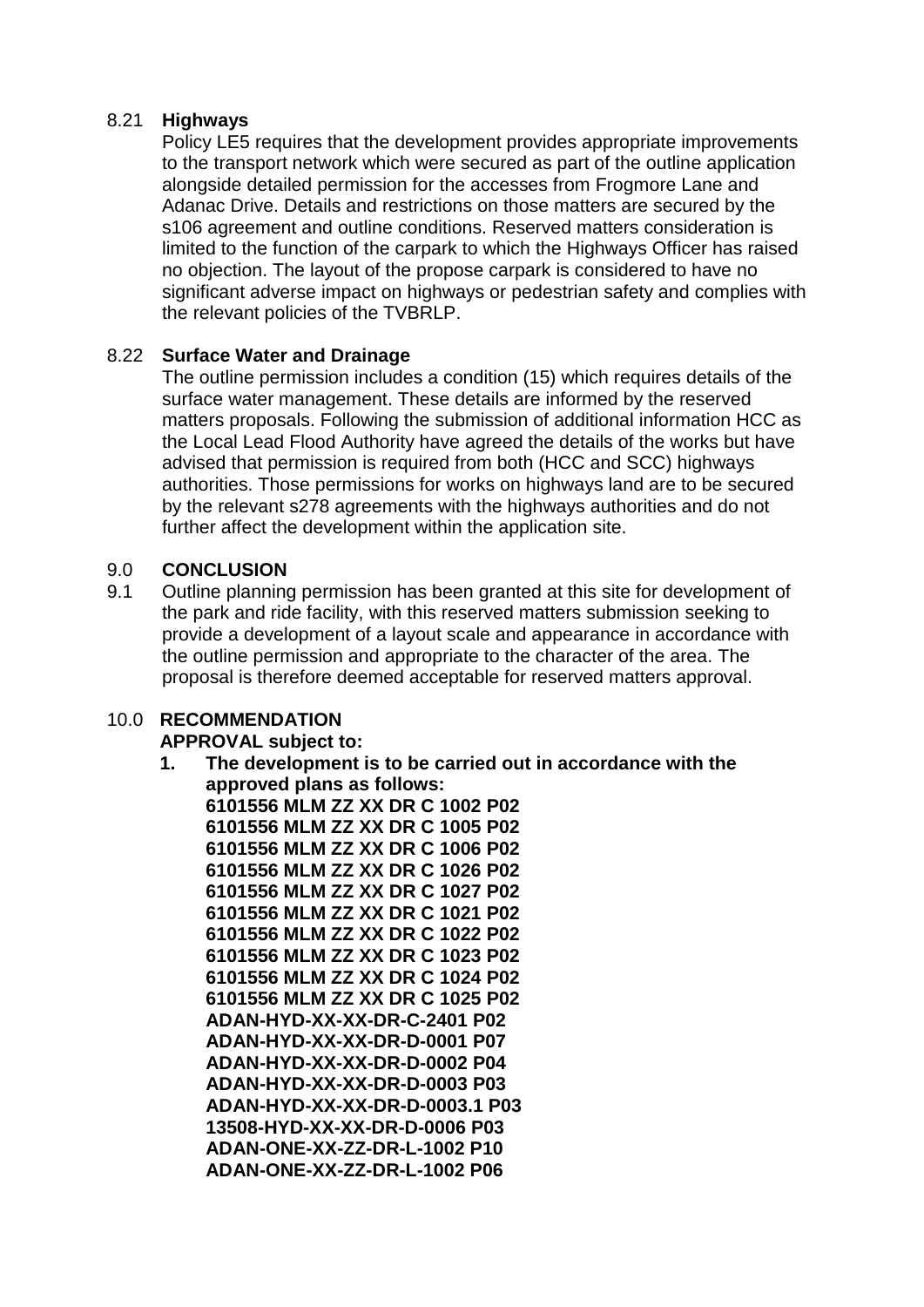**ADAN-ONE-XX-ZZ-DR-L-1003 P05 ADAN-ONE-XX-ZZ-DR-L-1004 P06 ADAN-ONE-XX-ZZ-DR-L-1005 P02 ADAN-ONE-XX-ZZ-DR-L-1006 P07 7009-FATKIN-00-00-PL-AX-30100 P5 7009-FATKIN-00-00-PL-AX-30101 P4 7009-FATKIN-00-01-PL-AX-30102 P4 7009-FATKIN-00-02-PL-AX-30103 P4 7009-FATKIN-00-03-PL-AX-30104 P4 7009-FATKIN-00-04-PL-AX-30105 P4 7009-FATKIN-00-XX-PL-AX-30501 P3 7009-FATKIN-00-XX-PL-AX-30502 P3 7009-FATKIN-00-XX-PL-AX-30601 P3 7009-FATKIN-00-XX-PL-AX-30602 P3 ADAN-ONE-XX-ZZ-DR-L-1101 P07 7009-FATKIN-00-RL-PL-AX-30000 P4**

**Reason: For the avoidance of doubt and in the interests of proper planning.**

**2. Landscape implementation, management and maintenance for a minimum period of 5 years shall be undertaken in accordance with the specifications on the approved Landscape Master Plan ref ADAN-ONE-XX-ZZ-DR-L-1002 (P10) and Detailed Planting Plans ref ADAN-ONE-XX-ZZ-DR-L-1003 (P06), ADAN-ONE-XX-ZZ-DR-L-1004 (P05) and ADAN-ONE-XX-ZZ-DR-L-1005 (P06). Any plants which die within the first 5 years shall be replaced. Reason: To ensure the provision of amenity afforded by proper maintenance of existing and new landscape features as an improvement of the appearance of the site and to enhance the** 

**character of the development in the interest of visual amenity and contribute to the character of the local area in accordance with Test Valley Borough Revised Local Plan (2016) Policy E1 and E2.** 

**3. No development (including site clearance and any other preparatory works) shall take place until the protective fencing in accordance with Plan ADAN-ONE-XX-ZZ-DR-L-1001 (P07) has been erected on site. The specification of the protective fencing, ground protection or other precautionary measures shall comply with British Standard 5837:2012. Such protection measures shall be installed prior to any other site operations and at least 2 working days' notice shall be given to the Local Planning Authority. Tree protection installed in discharge of this condition shall be retained and maintained for the full duration of works or until such time as agreed in writing with the Local Planning Authority. No activities whatsoever shall take place within the protected areas without the prior written agreement of the Local Planning Authority.**

**Reason: To ensure the enhancement of the development by the retention of existing trees and natural features during the construction phase in accordance with Test Valley Borough Local Plan policy DES08.**